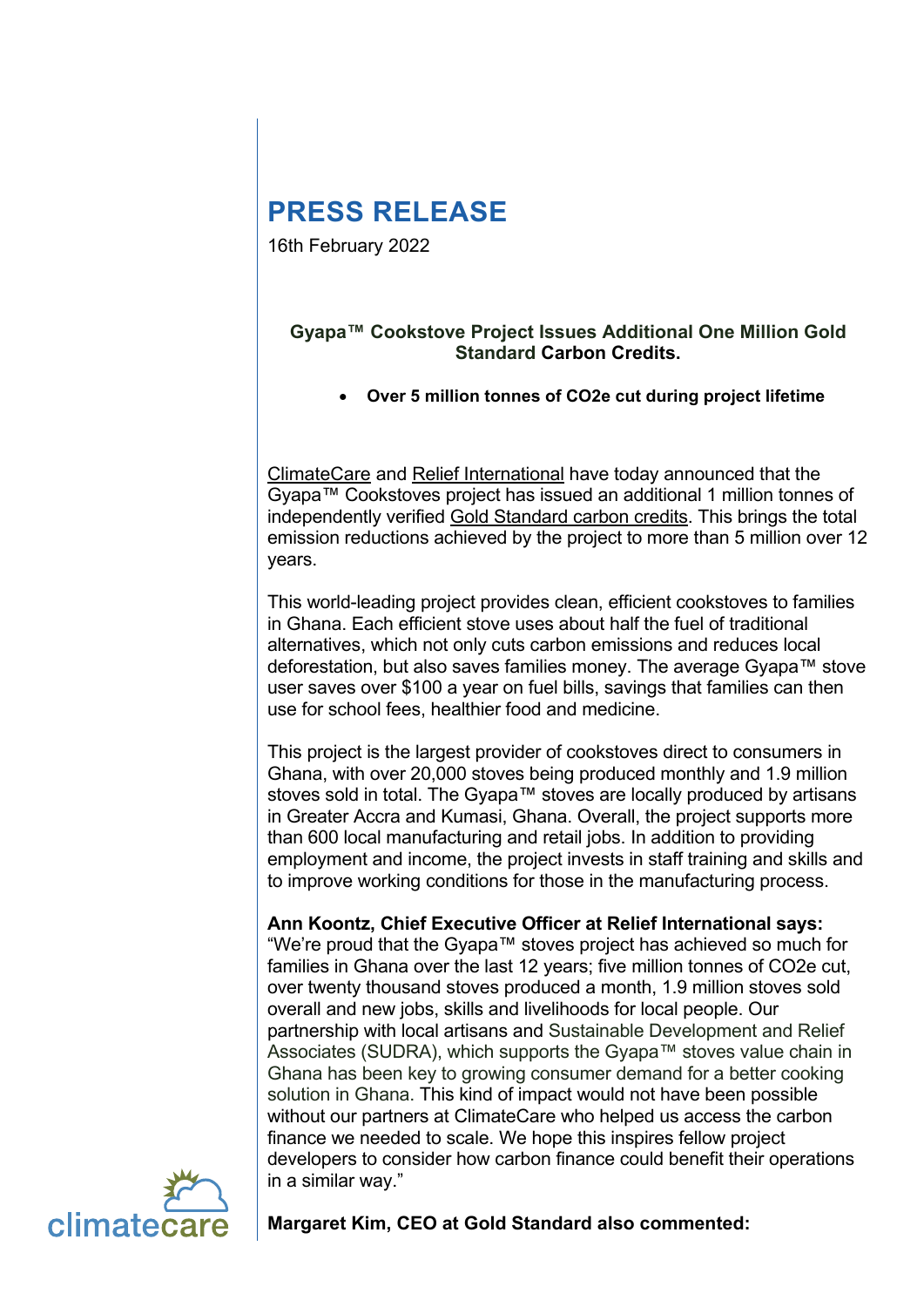"Gyapa is one of the largest and longest running cookstove projects in the world, it is great to see just how much can be achieved when parties like ClimateCare and Relief International collaborate on the highest quality projects to bring carbon finance to deliver towards the global goals."

## **Vaughan Lindsay CEO, of ClimateCare and Natural Capital Partners explains:**

"We are delighted to continue to work with Relief International and the Gyapa stove project. This is a great example of a high-quality project that meets our global climate goals and delivers positive impact for livelihoods and communities. Interest from the private sector in using carbon finance to deliver action and results now is at an all-time high, offering project developers the chance to scale up their work and deliver even greater impact. We look forward to working with more project partners to realise this opportunity."

…ends…

### NOTES TO EDITORS

### **About ClimateCare and Natural Capital Partners**

ClimateCare and Natural Capital Partners are dedicated to tackling climate change and improving lives. In early 2021 the firms merged to form a world-leading solutions provider for companies and organisations looking to meet ambitious climate goals.

Together both firms are dedicated in working with their clients and project partners all over the world to take action on climate change, delivering positive results and impact on carbon emissions, communities and the planet. Together they help organisations take responsibility for their climate impact by financing, developing, and managing carbon reduction projects across the world.

ClimateCare and Natural Capital Partners helped create the voluntary carbon market and pioneered the establishment of quality standards and the use of carbon finance for community development projects. Since then, the firms have delivered, and continue to deliver, some of the largest carbon offsetting programmes in the world.

Find out more at:

[ClimateCare](http://www.climatecare.org/) and [Natural Capital Partners](https://www.naturalcapitalpartners.com/)

Twitter: [@ClimateCare](https://twitter.com/ClimateCare) Twitter: [@NatCap\\_Partners](https://twitter.com/NatCap_Partners)

#### **Press enquiries and image requests**

Please contact: Rebecca Fay, CMO

Email: rfay@naturalcaptialpartners.com



**About Relief International**